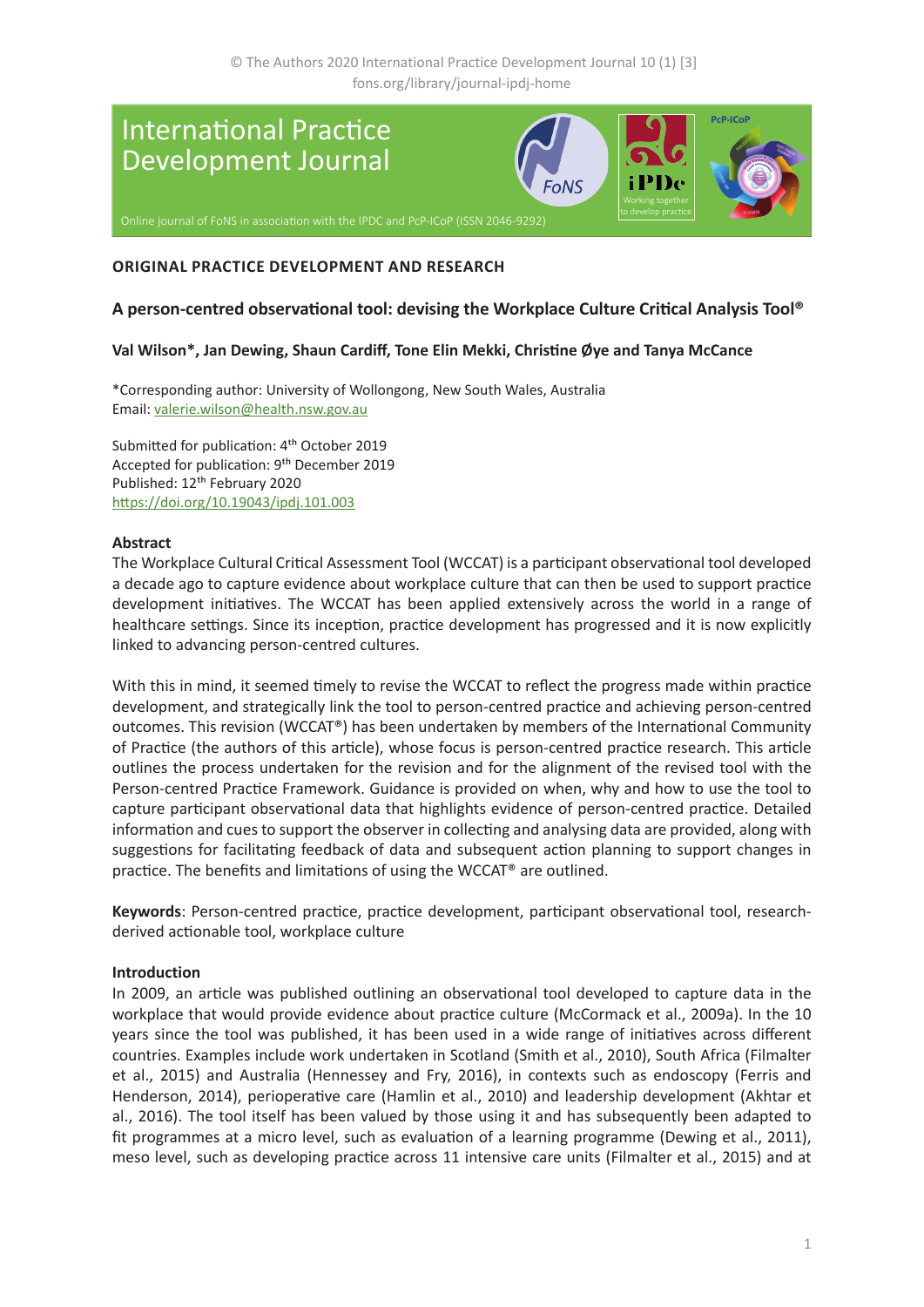macro level, such as the statewide practice development programme 'Essentials of Care', which took place in more than 600 wards across New South Wales (NSW Department of Health, 2019). Practice development itself has progressed since that time and is now directly connected to the development of person-centred cultures (McCormack and McCance, 2017). With this in mind, there was a desire to update the tool to reflect progress and lessons learned since it was originally conceived, and to align it strategically with person-centred practice. Revision of the Workplace Culture Critical Assessment Tool (WCCAT®) has been undertaken by an International Community of Practice focused on person-centred practice research. All the authors of this article are members of that community and several were part of the team that undertook the original work. The aims of this article are twofold:

- To outline the process for revising the original WCCAT, making explicit the links to the Personcentred Practice Framework (McCormack and McCance, 2017)
- To provide guidance on the purpose of the revised tool (WCCAT®) and its use as a rigorous and systematic approach to studying and action planning in person-centred research and practice

## **Background**

Practice development is focused on developing person-centred cultures and is supported by nine key principles (see Table 1). These underpinning principles can guide those engaged in developing person-centred practice through research, teaching and practice-based programmes of work. Those involved in practice development and person-centred practice research, irrespective of the context, use a range of methods and tools in collecting data to construct evidence. Examples include: evidence to raise awareness with practitioners about the everyday assumptions they hold about practice; uncovering aspects of workplace culture, including the rituals and routines undertaken; promoting critically creative reflective learning; providing insights into how staff work together and with persons receiving care; and supporting change processes and taking action to improve practice (Wilson and Solman, 2017). A definitive goal is to support people to work together (collaborate), involve people (be inclusive) to collectively transform (participate) and to innovate practice and culture (Manley et al., 2008). The WCCAT is one of several tools used to generate evidence from practice but, unlike some, it is a systematic, participatory method that collects and collates participant observational data, shedding light onto many aspects of practice as well as participatory action planning. This is expanded on later in the article.

## Table 1: Principles of practice development (Manley et al., 2008, p 5)

- 1. It aims to achieve person-centred and evidence-informed care that is manifested through human flourishing and a workplace culture of effectiveness in all healthcare settings and situations
- 2. It directs its attention at the micro-systems level the level at which most healthcare is experienced and provided, but requires coherent support from interrelated meso- and macro-systems levels
- 3. It integrates workbased learning with its focus on active learning and formal systems for enabling learning in the workplace to transform care
- 4. It integrates and enables both the development of evidence from practice and the use of evidence in practice
- 5. It integrates creativity with cognition in order to enable practitioners to free their thinking and allow opportunities for human flourishing to emerge
- 6. It is a complex methodology that can be used across healthcare teams and interfaces to involve all internal and external stakeholders
- 7. It employs key methods that are used according to the methodological principles being operationalised and the contextual characteristics of the practice development programme of work
- 8. It is associated with a set of processes, including skilled facilitation, that can be translated into a specific skillset required as near to the interface of care as possible
- 9. It integrates evaluation approaches that are always inclusive, participative and collaborative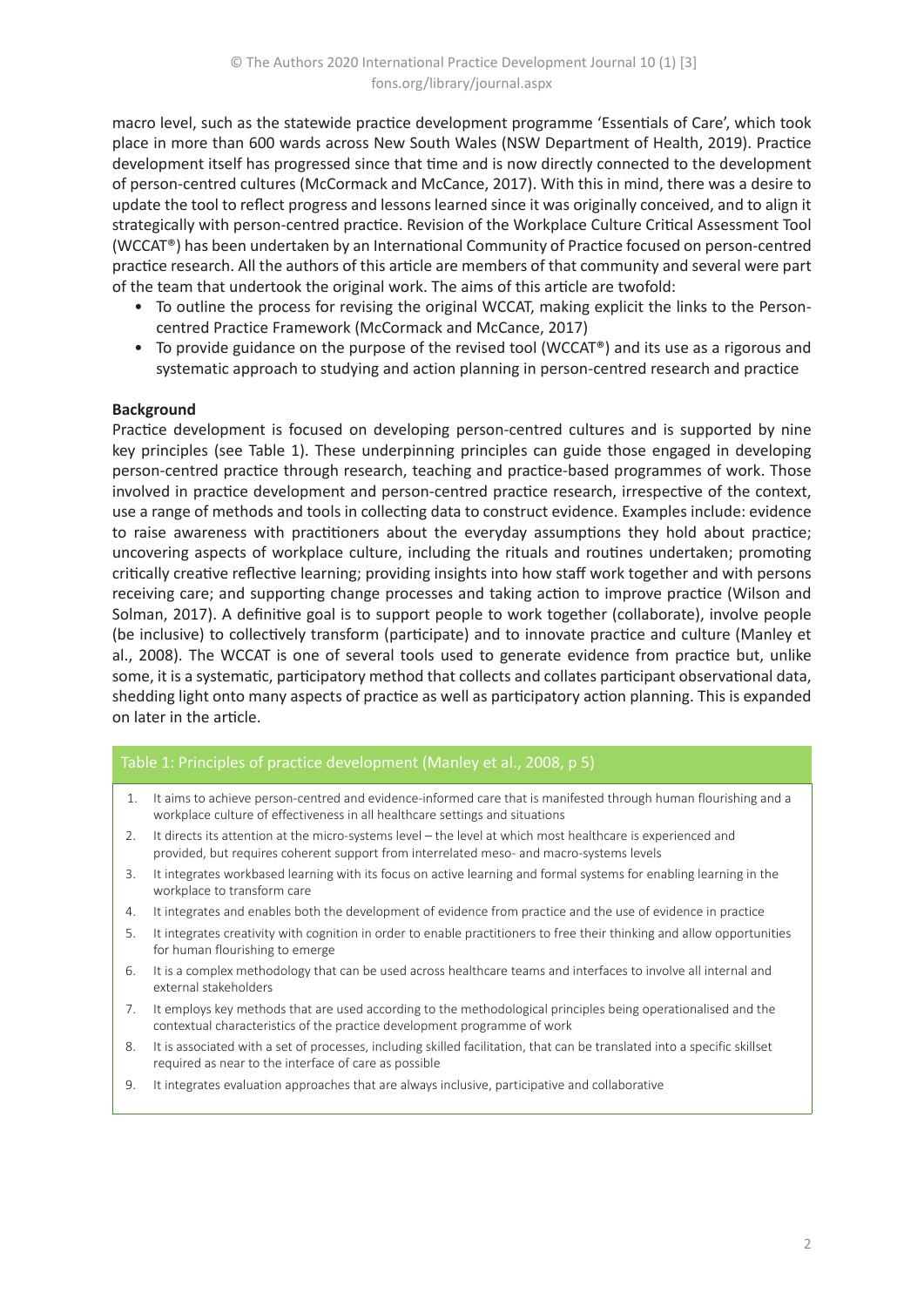# **Person-centred practice**

Person-centred practice as defined by McCormack and McCance (2017, p 3) is:

*'An approach to practice established through the formation and fostering of healthful relationships between all care providers, service users and others significant to them in their lives. It is underpinned by the values of respect for persons, individuals' right to self-determination, mutual respect and understanding. It is enabled by cultures of empowerment that foster continuous approaches to practice development.'*

This definition clearly links to the principles of practice development. In particular, there is emphasis on the relationship between those providing and those receiving care, the connection between human flourishing and healthful relationships, and the continuous nature of the work to develop and improve practice. The ultimate objective of practice development is to create person-centred cultures with their associated outcomes, and the Person-centred Practice Framework (PCPF, see Figure 1) offers clear prerequisites and components of care that provide a scaffolding for the work needed to foster healthful cultures through transformation of people, practice and care experiences.



## **Figure 1: Person-centred Practice Framework (McCormack and McCance, 2017)**

et al., 2012, 2013, 2016; Lynch, 2015; Lynch et al., 2018), employing a variety of approaches and tools to gather data to construct evidence about person-centred care, processes, culture and outcomes (see examples in Table 2). While such tools can be used to gather evidence about person-centred practice, using the WCCAT® can capture data that may elude other approaches such as patient or staff satisfaction surveys. There may indeed be occasions where multiple datasets are required to outline certain aspects of person-centred practice; an example is the work undertaken by McCance et al. (2012, 2016), which used a set of eight key performance indicators to determine person-centredness from the perspective of the patient, and also used surveys, observation, stories and audits to generate evidence.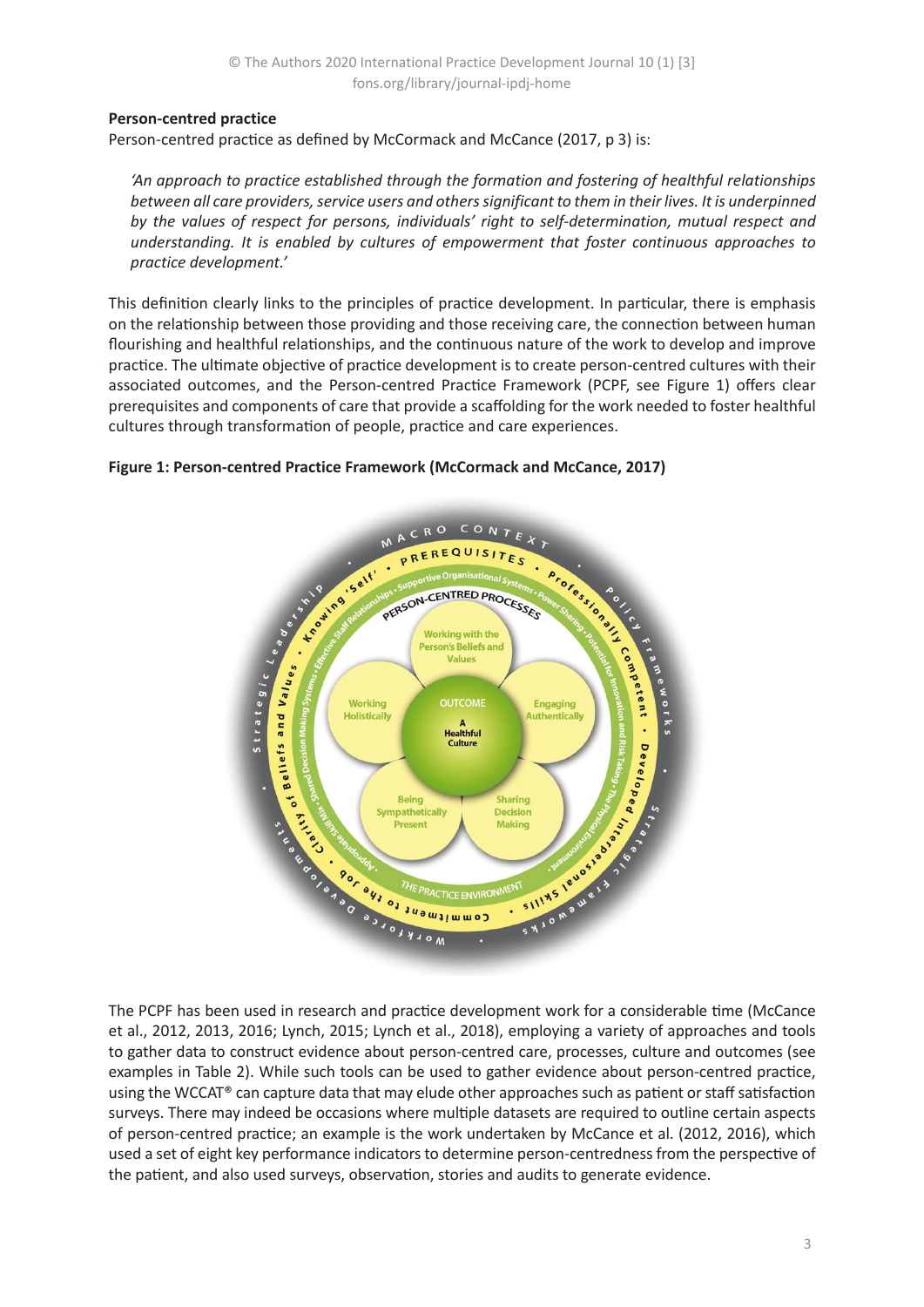| Table 2: Methods and tools used to explore person-centred practice |                                                                                                                                                                                                                                       |                                                                                                                                                                                                   |  |  |  |  |  |
|--------------------------------------------------------------------|---------------------------------------------------------------------------------------------------------------------------------------------------------------------------------------------------------------------------------------|---------------------------------------------------------------------------------------------------------------------------------------------------------------------------------------------------|--|--|--|--|--|
| Person-centred<br><b>Practice Framework</b>                        | <b>Components of each thread</b>                                                                                                                                                                                                      | Examples of methods/tools for accessing and/or<br>generating evidence                                                                                                                             |  |  |  |  |  |
| Macro context                                                      | • Health and social care policy<br>· Strategic frameworks<br>· Workforce development<br>· Strategic leadership                                                                                                                        | <b>Metrics and audits</b><br>Use and/or secondary use of existing data within an<br>organisation and workplace                                                                                    |  |  |  |  |  |
| Prerequisites                                                      | • Professionally competent<br>· Developed interpersonal skills<br>• Commitment to the job<br>• Clarity of values and beliefs<br>• Knowing self                                                                                        | Surveys<br>Person-centred practice inventories (for example,<br>from staff or students)<br>Patient survey using person-centred KPIs                                                               |  |  |  |  |  |
| The care<br>environment                                            | • Appropriate skill mix<br>• Shared decision making<br>• Effective staff relationships<br>• Supportive organisational<br>strategies<br>• Power sharing<br>• Potential for innovation and risk<br>taking<br>• The physical environment | Stakeholder engagement<br>Claims concerns and issues<br>SWOT/TOWS analysis<br>Workplace culture tool<br>Feedback from patients and staff<br>Emotional touchpoints<br>Patient and staff interviews |  |  |  |  |  |
| Person-centred<br>processes                                        | • Providing holistic care<br>. Working with patients values<br>and beliefs<br>• Engaging authentically<br>• Shared decision making<br>• Being sympathetically present                                                                 | Staff development<br>360-degree feedback<br>Staff appraisal<br>Participant observation of practice<br><b>WCCAT®</b>                                                                               |  |  |  |  |  |
| Outcomes                                                           | · Healthful culture                                                                                                                                                                                                                   | 12-step process                                                                                                                                                                                   |  |  |  |  |  |

# **Measures of context and culture**

There are several established methods to determine the context of a workplace – for example, the Context Assessment Index (McCormack et al., 2009b) and the Alberta Context Tool (Estabrooks et al., 2011). The WCCAT<sup>®</sup> is primarily used to capture participant-observable data to construct evidence about a workplace culture and context. The original WCCAT was underpinned by a range of theoretical and policy frameworks as well as a range of development methods, including the Person-centred Nursing Framework (McCormack and McCance, 2006), workplace culture (Manley, 2000a,b) and critical companionship (Titchen, 2001). Further information about the frameworks and processes can be found in the original article by McCormack et al. (2009a). The WCCAT® has been devised to link explicitly with the PCPF, as outlined in Figure 1, and it therefore must be viewed as a tool for use in person-centred research and practice. It does not supersede the original tool, which still has relevance in other areas of research and practice. The WCCAT® has the benefit of being a flexible tool that can be used for participant observation at the micro, meso and macro levels of an organisation, including wards, community settings, care homes and so forth. It is therefore recommended that this revised version of the tool be used alongside the PCPF – indeed, its use may not be appropriate where teams are unfamiliar with the framework. While it is acknowledged that the tool cannot be used for all situations and contexts, it can be used more broadly than many other methods for collecting evidence in and about practice.

## **Observing practice**

Participant-observation approaches are generally based in an ethnographic paradigm. For example, in traditional ethnography, data collection includes participant observation, interviewing (including focus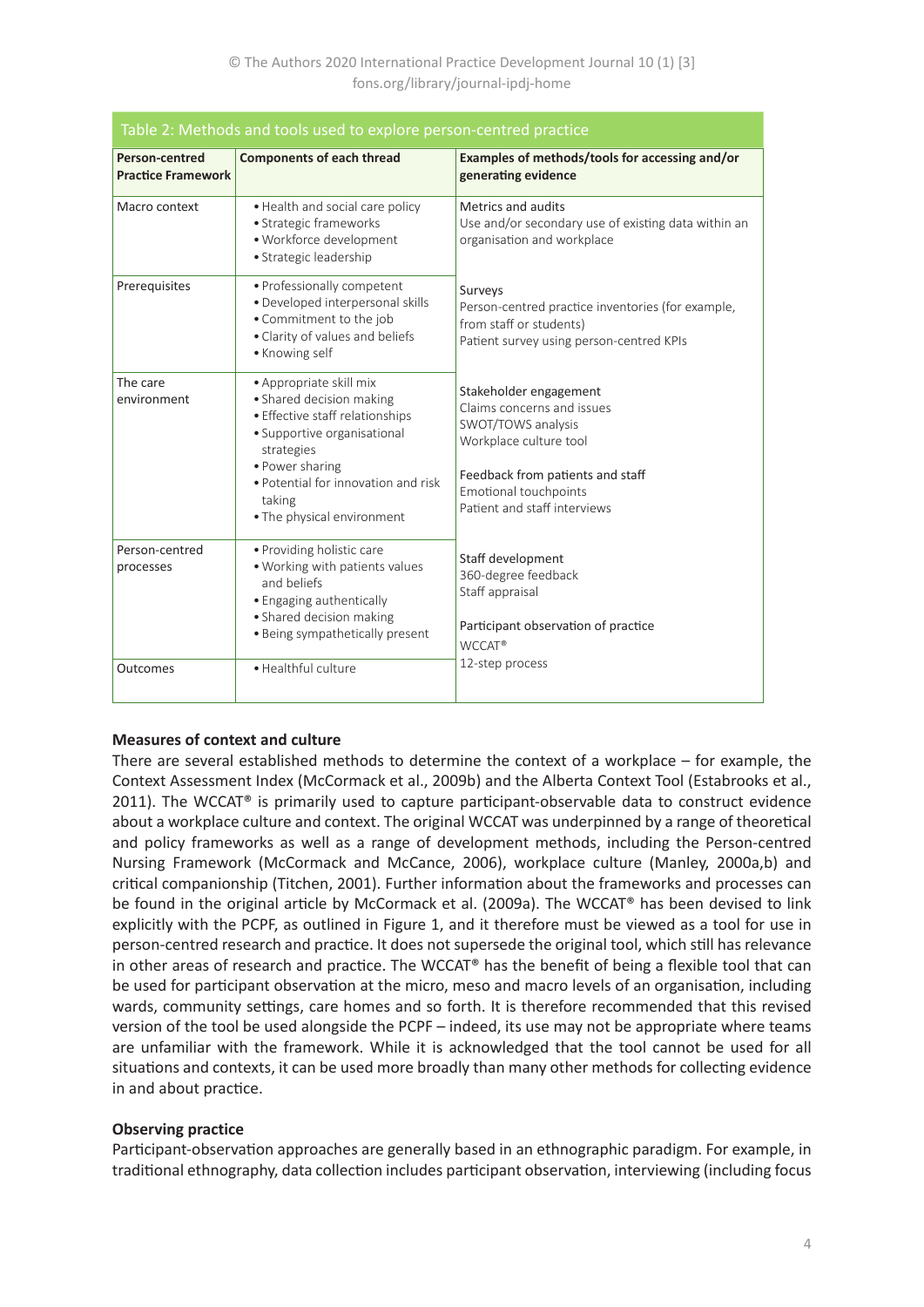groups) and document review (Armstrong and Lowndes, 2018). The ethnographer immerses him/ herself into the workplace culture under investigation and learns about the persons by participating in everyday life situations. As a participant observer, the ethnographer notes daily workplace happenings and situations by seeing, hearing and perceiving what is going on. Recently, ethnographic work has evolved to entail research with persons rather than research on them – that is, critical ethnography (Marcus, 1998; Madison, 2012; Shih, 2018). Critical ethnography fits well with the tradition of practice development, since it emphasises ethical responsibility and promotes emancipatory knowledge, illuminating aspects of care that are taken for granted. As a critical companion, the ethnographer will also seek to shed light on unacknowledged biases that may be derived from our implied values, as a way of fostering reflexive inquiry and critical conversations around workplace transformation and improvement (Foley and Valenzuela, 2005). The observed behaviour and practices of research subjects will often be analysed within historical, cultural and social frameworks (see for example Marcus, 1998; Madison, 2012) thereby illustrating care practices and implicit values in the light of cultural and structural frames. Accordingly, the knowledge produced is partial and situated in a critical reflexive dialogue within the context of collaboration to resolve problems or issues, and improve or innovate work and relationships. Research in this tradition is therefore understood as a process of coconstruction of knowledge between researcher and participants (Shih, 2018) and, as such, is in line with the person-centred research and practice development focus on principles that are 'inclusive, participative and collaborative' (Manley et al., 2008, p 5).

## **Development of the method for the revised WCCAT**

With permission from the original authors to revise the first version of the tool (McCormack et al., 2009a), an iterative, six-step process was led by JD so that members of the research group (the authors) and practitioners from several contexts could contribute to its development and refinement. An overview of the process is outlined below, and a future article will outline this work in greater detail.

Review of the original frameworks for best practice, such as critical companionship, deemed them unsuitable for this revised tool due to the complex nature of the theoretical model, and the critical ally and critical friend frameworks were added as they better support novice facilitators (Hardiman and Dewing, 2019). The original WCCAT categories were mapped onto the domains of the PCPF for fit. Following group consensus, these were reduced to four domains for the revised tool. Once this was agreed, the cues from the original WCCAT were mapped onto the four domains of the WCCAT®; this process ensured the evidence within the PCPF was translated into the cues used under each construct of the revised tool. The matching of cues and addition of a summary question or cue/statement resulted in a comprehensive set of cues for piloting by practitioners. As a face validity check, items from the revised Person-centred Practice Inventory for Staff (Slater et al., 2017) were mapped against the proposed cues, with a very good alignment.

The tool was piloted at three sites in Scotland and one site in Ireland by novice practitioner observers unfamiliar with the original tool but engaged in culture development work drawing on the PCPF. Evaluation of working with the tool revealed its usability in practice by practitioners familiar with the PCPF, and threw up suggestions for beginners to document observations onto blank sheets before retrospectively aligning them with cues and domains on the tool until they became familiar with the cues. In addition, practitioners advised keeping cues to a minimum and the development of a separate guideline document to support novices through the whole process, in particular with the challenging process of feeding back observations to individuals and/or the whole staff team. Piloting was repeated as the tool was refined and as further honing of terminology and language took place. Currently, the WCCAT® is being piloted again in a national person-centred practice quality improvement programme in Ireland, as well as being translated into German and Dutch for piloting in these countries.

The authors propose that the WCCAT® is a research-derived actionable tool. Such tools have the potential to improve the uptake and transfer of research findings, (in this case the PCPF) across the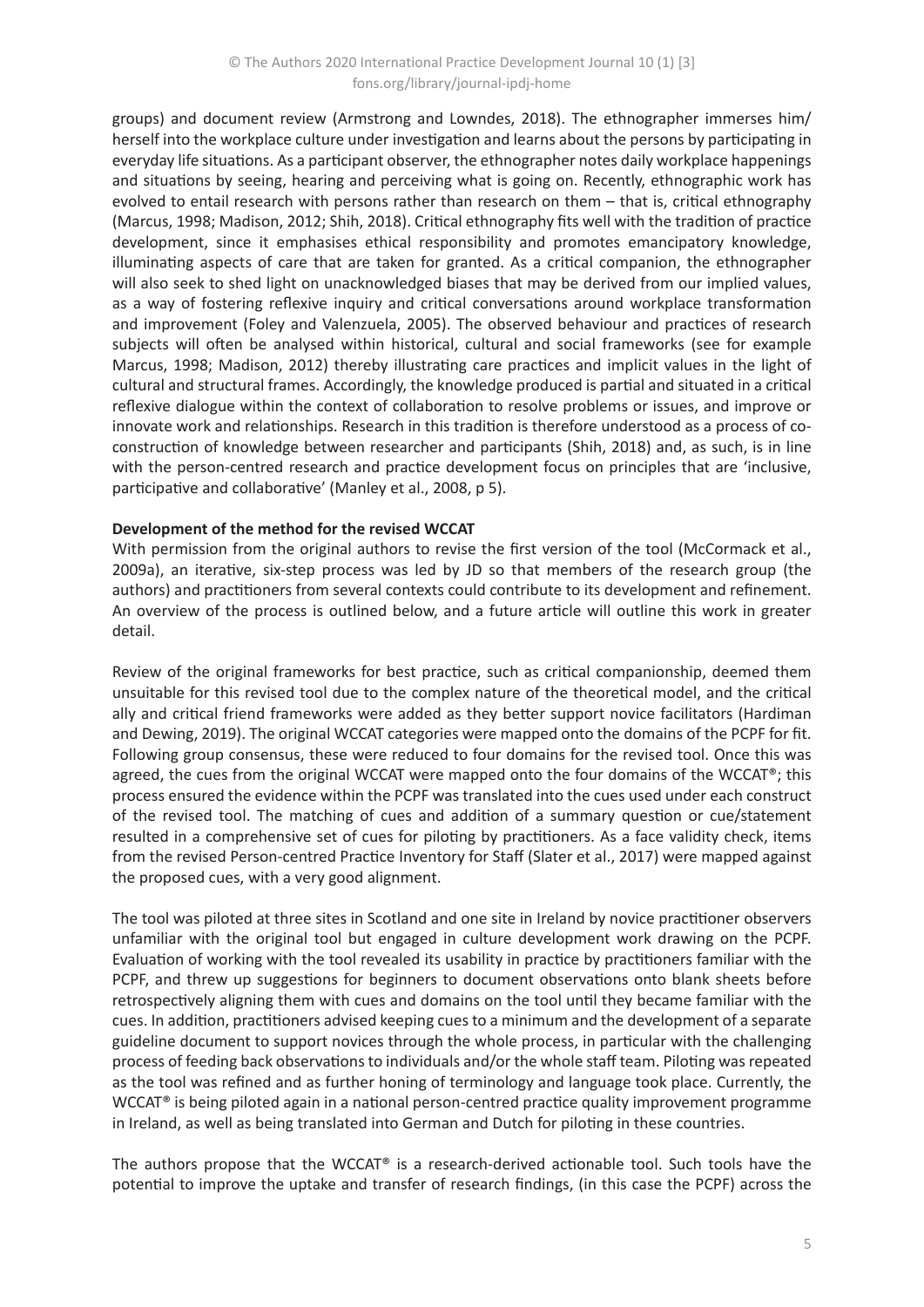fields of policy and practice in different types of organisations around the world (Hampshaw et al., 2018). The WCCAT® qualifies as a research-derived actionable tool because it has all three essential elements: (i) the knowledge within the tool can be both recognised and tracked back to the PCPF; (ii) the tool has a targeted group for which it is relevant; and (iii) the tool contains a planned process for a call to action that facilitates activities to improve and innovate practice.

# **Process for using the WCCAT®**

While the tool for participant observation is grounded within the PCPF, it requires careful consideration to maximise the capture of meaningful observational data. Participant observational data can be collected as a single source of data but are often collected in addition to other datasets, such as staff surveys and interviews. Combining these datasets can then provide a more complex picture of the care setting. Discussions need to take place with the team that is undertaking the quality improvement, practice development or research initiative. A clear aim for the study/project is an essential first step, alongside the approach to be used – for example, a quality improvement method, a participatory research design or an evaluation approach. It is most applicable where a team is working with the PCPF and has sufficient knowledge of the framework to use and interpret the observations successfully. Knowing the approach and the aim will help to decide the appropriateness of undertaking an observation using the WCCAT® to collect data.

Observation is an approach to determine the culture and 'the way things are done around here', which includes the way people interact, rituals and routines, the care environment and so forth (Armstrong and Lowndes, 2018). The tool does not aim to describe traits or attitudes of individuals within the care setting, but to detect patterns that exist across multiple datasets. Staff should therefore be reassured that data collection is not about 'checking up' on them, but about the process of highlighting traits of the culture of that particular care setting, such as norms, routines, rituals and practices. Thought needs to be given to the process, including when and where the data will be collected.

While anyone can learn to be a participant observer through training, it does take time, support and guidance to develop the skills to engage in the steps that come after collation of the observational data. In order to support the effective use of the WCCAT® the following guidelines are provided. They draw on those used in the original method (McCormack et al., 2009a), as they remain fundamentally unchanged, although they have been updated to reflect current practice There are five distinct phases to the method:

- 1. Pre participant observation
- 2. Participant observation
- 3. Raising awareness
- 4. Engaging in reflective dialogues
- 5. Participatory analysis and action planning

# *Phase 1: Pre participant observation*

As already stated, preparation is key to effective observation and should include preparation of the observers and of the observed.

# *Step A: Preparing the team being observed*

Preparing a team for participant observation is an essential component of the method. Staff who may be observed can experience anxiety or uneasiness about the process. Engagement and preparation activities allow them to raise concerns, discuss what is involved and when it will take place, and have the participant observation processes explained. It is important to:

- Discuss the project and place the WCCAT®, data collection and feedback within this work. After outlining the overall purpose of the observation, outline how the data will be used and who owns the data
- Discuss ethical implications, such as the need for formal ethical approval. If this is not required, the organisation should still approve the participant observations. Information about the study/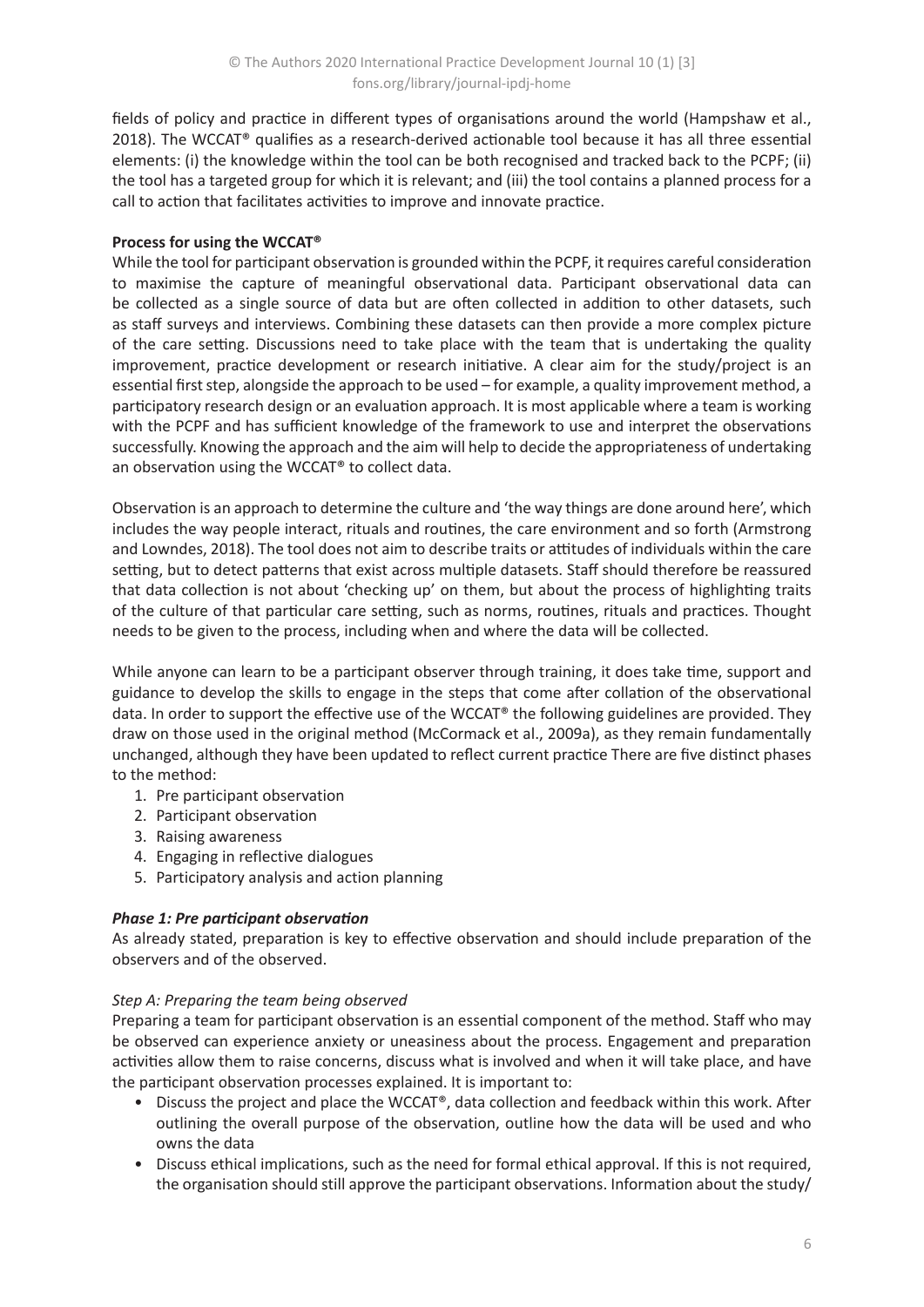initiative should be available for staff and patients (where applicable), for example, through written information and informed consent forms. Explicit consideration should be given to ethical issues such as confidentiality, anonymising data and the observer being inconspicuous by maintaining their distance from work practices and only stepping in if there is an instance of unsafe practice. Process consent (a verbal approval from patients and staff) should be undertaken before each participant observation period (Dewing, 2008)

- Outline the participant observation procedure: where the observers will stand, how often observations will take place, who will be undertaking the observation and what they will record. It is important to be flexible in negotiating the observation processes with staff
- Be prepared to respond to questions truthfully

## *Step B: Preparing to undertake participant observation*

The key is to collect comprehensive and accurate data methodically. To do this, those observing need to have (or develop) participant observation skills and knowledge. These include an aptitude for focus even when the context being observed is chaotic and noisy, as well as the ability to stand back and merely observe without making assumptions or judgements about what is being observed. Reflecting on one's own subjectivity and how it may influence the participant observation process is also important (Fawcett, 1996). While practice helps the observer build the necessary skills, a deeper level of knowledge is established through engagement with preparatory (and ongoing) activities, such as studying research literature relevant to the healthcare setting and topic, and consulting experienced observers.

Familiarisation with the PCPF and the WCCAT® tool is key to preparation. When working with a group of observers, a shared understanding of both, as well as of how to obtain and document data will enhance consistency. The guidelines provided in the original article (McCormack at al., 2009a) were adapted from the work of Fawcett (1996) and remain relevant in preparing and undertaking an observation using the WCCAT®. Table 3 is reprinted with permission (McCormack et al., 2009a, pp 34-35)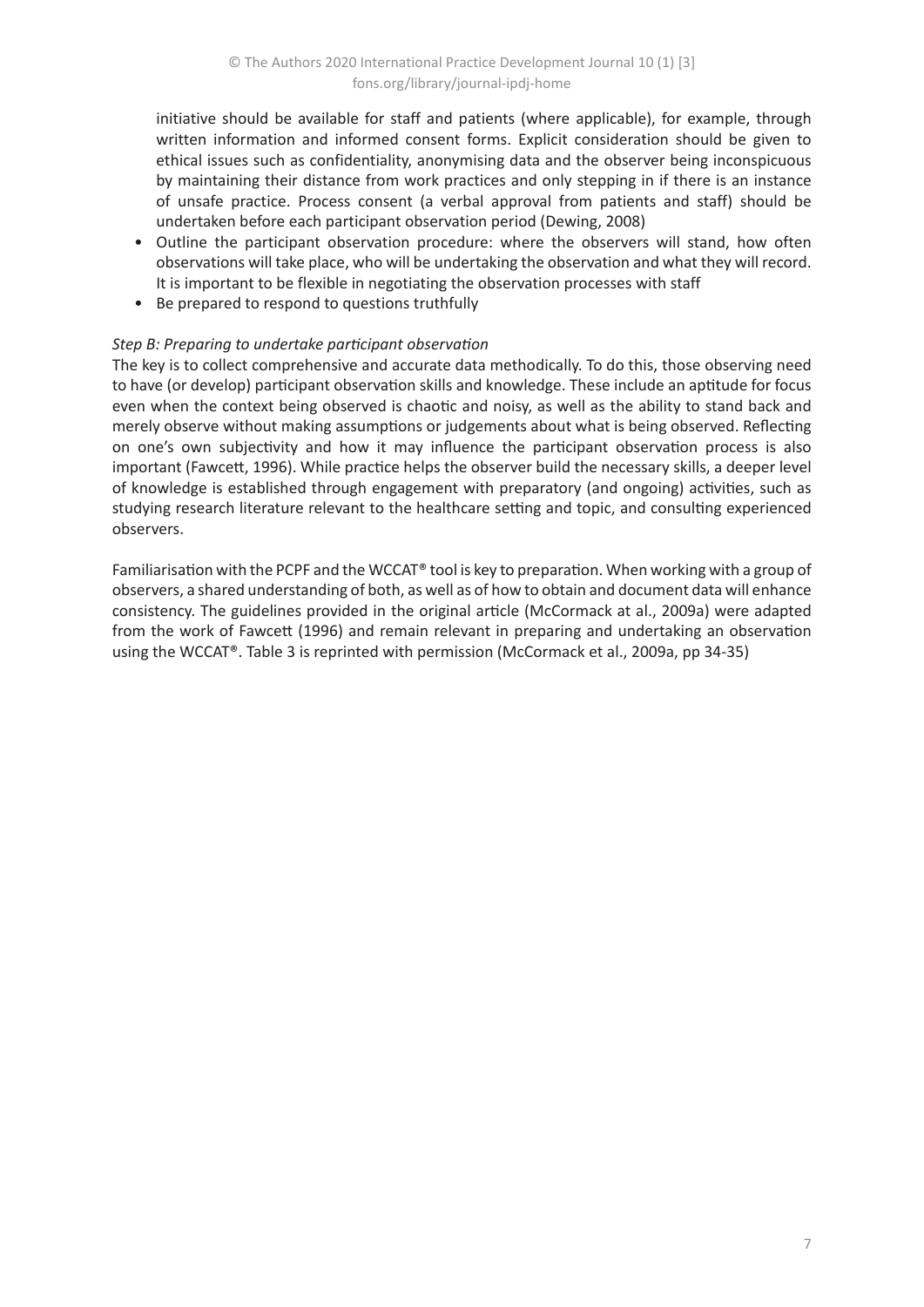| Table 3: Preparing and undertaking a participant observation using the WCCAT®                                                                |                                                                                                                                                                                                                                                                                                                                                                                                                                                                                                            |  |  |  |  |  |
|----------------------------------------------------------------------------------------------------------------------------------------------|------------------------------------------------------------------------------------------------------------------------------------------------------------------------------------------------------------------------------------------------------------------------------------------------------------------------------------------------------------------------------------------------------------------------------------------------------------------------------------------------------------|--|--|--|--|--|
| <b>Guideline</b>                                                                                                                             | Rationale                                                                                                                                                                                                                                                                                                                                                                                                                                                                                                  |  |  |  |  |  |
| Preparing for participant<br>observation<br>1. What is the focus of the<br>observation (for example,<br>aspects of the care<br>environment)? | It is not possible to observe everything within a multisensory environment so you need<br>to choose a focus for your observation. You may be required to observe on a number<br>of occasions (at different time periods) to build up a picture of what is happening in<br>a workplace. You need to take into account the environment, verbal and non-verbal<br>communication, actions, events and people                                                                                                   |  |  |  |  |  |
| 2. How will you document<br>your findings?                                                                                                   | It is helpful to develop a system for documenting your findings that enables you to<br>capture data during the observation in a timely manner. Consider what abbreviations or<br>codes you may use to document findings. Using large margins allows you to capture your<br>thoughts during and after the observation. You will need to take note of things such as<br>place/date/time                                                                                                                      |  |  |  |  |  |
| 3. Gaining access to the site                                                                                                                | You need to negotiate access to the site, so think about how often and for how long you<br>might want to observe practice. You also need to inform staff about the purpose of your<br>observation and obtain consent where appropriate                                                                                                                                                                                                                                                                     |  |  |  |  |  |
| 4. Preparing yourself                                                                                                                        | It is best to observe with a colleague in order to validate your findings and agree on<br>key issues. When choosing a partner for observation, consider the need for an insider/<br>outsider approach (if you are insider to the setting then perhaps someone from outside<br>the setting would be most appropriate as a partner, and vice versa). Consider having a trial<br>observation with a colleague; that way you can both observe the same thing and then<br>compare notes about what you observed |  |  |  |  |  |
| Undertaking an observation                                                                                                                   |                                                                                                                                                                                                                                                                                                                                                                                                                                                                                                            |  |  |  |  |  |
| 1. Positioning yourself<br>(+ other observer if required)                                                                                    | Consider the best vantage point for you to observe practice. In particular, you need to take<br>into consideration how easy it will be for you to observe what is happening while remaining<br>unobtrusive                                                                                                                                                                                                                                                                                                 |  |  |  |  |  |
| 2. Time                                                                                                                                      | As you are developing your observation skills, you may find the high level of concentration<br>required means you can only spend 15 to 30 minutes observing practice at a time. As you<br>become proficient, this time can be increased                                                                                                                                                                                                                                                                    |  |  |  |  |  |
| 3. Recording data                                                                                                                            | Try to capture as much data as possible. Ensure your notes are clear and concise                                                                                                                                                                                                                                                                                                                                                                                                                           |  |  |  |  |  |
| After participant observation                                                                                                                |                                                                                                                                                                                                                                                                                                                                                                                                                                                                                                            |  |  |  |  |  |
| 1. Review your notes                                                                                                                         | Write additional comments as soon as possible after the observation, as well as any<br>questions you are posing about what you have observed. Compare notes with the other<br>observer to develop a greater understanding about what was happening                                                                                                                                                                                                                                                         |  |  |  |  |  |
| 2. Review the process                                                                                                                        | This can be done as an individual or group activity. What worked well during the<br>observation? What things could you improve on? What did you learn about observation<br>skills and techniques? What impact did your own value judgements have on what<br>you observed? It may be helpful to capture your answers (and future development<br>opportunities) for your learning portfolio                                                                                                                  |  |  |  |  |  |
| 3. Do you require more<br>observation?                                                                                                       | Consider whether you (and any other observers) have enough material at this stage<br>to move onto the next phase. If not, you need to consider what the focus of future<br>observations will be, when they will take place and who will undertake them                                                                                                                                                                                                                                                     |  |  |  |  |  |
| 4. Preparing for the next<br>phase                                                                                                           | If you feel you have enough material to undertake phase 2 (raising awareness), you then<br>need to prepare your observations for feedback to staff and to facilitate a discussion in<br>relation to what you observed                                                                                                                                                                                                                                                                                      |  |  |  |  |  |

# *Phase 2: Participant observation*

This phase is about collecting evidence around what is observed in the setting, such as practices, rituals and communication between staff. The data (observational evidence) are then shared with staff as a means of checking if they resonate with the staff's perception of practice and the context in which they work. Working in pairs with at least one experienced observer is advised. Participant observers should discuss the focus of the observation beforehand, covering which domain(s) and/or components are they focusing on. The participant observers may vary throughout the timeframe of the observation using the WCCAT®, so it is important to be systematic in capturing observational data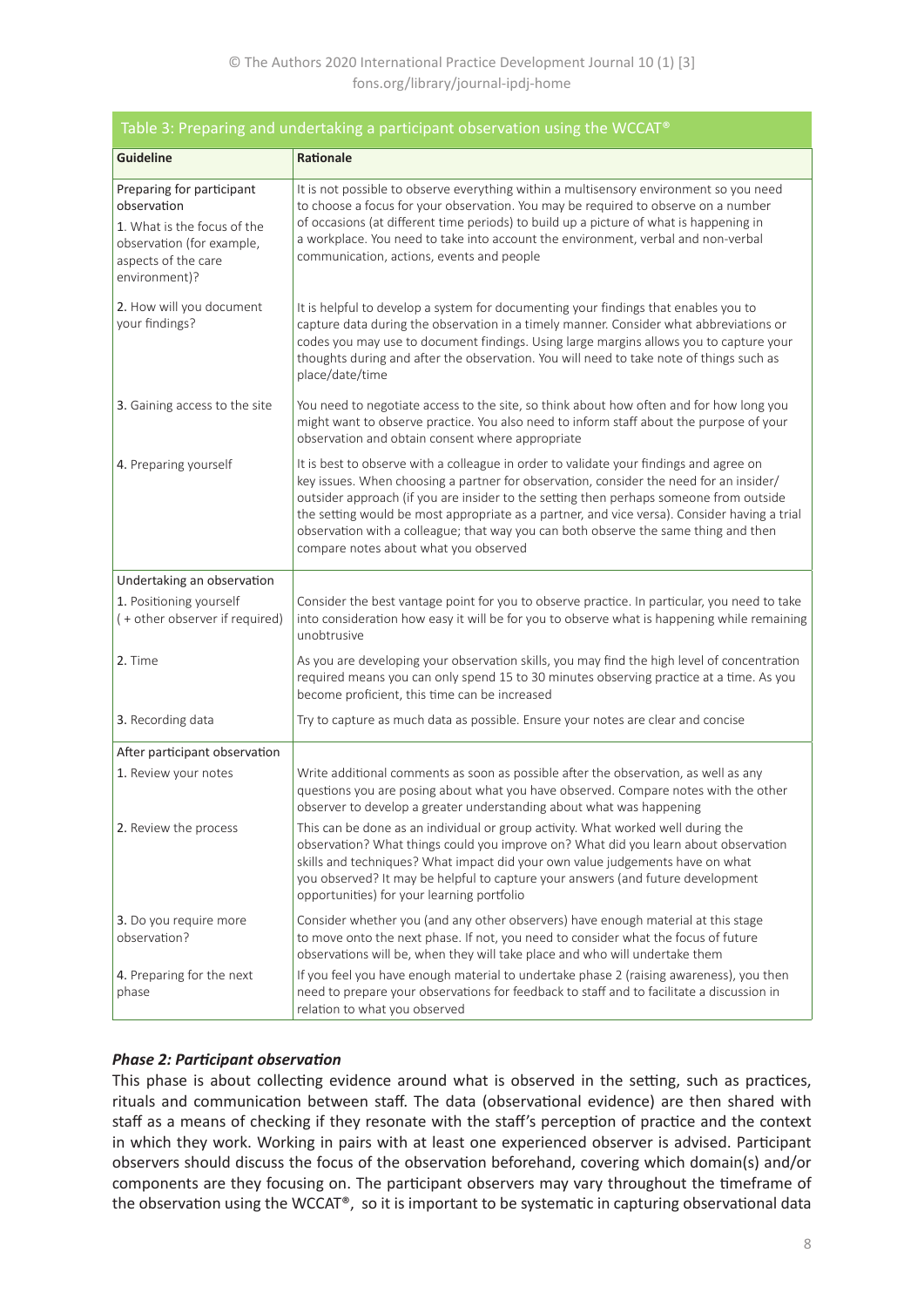and maintaining field notes about the process. This will assist in creating a rigorous process and enable observers to evaluate the success of the overall observation and the data generated. It is important to note that undertaking a whole-picture participant observation (across all domains) can be quite complex and is most certainly beyond the capability of a novice participant observer. As an example, one domain (prerequisites) is presented in Figure 2.

# **Figure 2: Excerpt of WCCAT® tool**

| <b>Observation area 1: PREREQUISITIES</b>                                                                                                                                                                                                                                                                                     |                                                     |                                    |  |  |  |  |  |  |  |
|-------------------------------------------------------------------------------------------------------------------------------------------------------------------------------------------------------------------------------------------------------------------------------------------------------------------------------|-----------------------------------------------------|------------------------------------|--|--|--|--|--|--|--|
| Observer prompts                                                                                                                                                                                                                                                                                                              | Observation notes including<br>clarifying questions | Critical questions for the<br>team |  |  |  |  |  |  |  |
| What do you observe that indicates:                                                                                                                                                                                                                                                                                           |                                                     |                                    |  |  |  |  |  |  |  |
| Professional competence<br>Development/use of knowledge, skills<br>and attitudes to negotiate and provide<br>care. For example:<br>· Delivering competent care<br>. The knowledge and learning that is<br>privileged in the care setting<br>· Practitioners learning and/or<br>developing their professional<br>competence    |                                                     |                                    |  |  |  |  |  |  |  |
| Developed interpersonal skills<br>Communicating and engaging with<br>service-users and significant others.<br>For example:<br>• Paying attention to non-verbal<br>communication and how this<br>might impact on others<br>· Using interpersonal skills to<br>negotiate care<br>• Demonstrating respect for self<br>and others |                                                     |                                    |  |  |  |  |  |  |  |
| Commitment to the job<br>Commitment to person-centred,<br>evidence-informed care. For example:<br>• Delivering high-quality care that is<br>informed by evidence<br>• Spending time with people<br>receiving care                                                                                                             |                                                     |                                    |  |  |  |  |  |  |  |
| Clarity of beliefs and values<br>Being clear about the values and<br>beliefs that influence care. For<br>example:<br>• Demonstrating actions that reflect<br>core values and beliefs<br>. Working with a shared vision<br>• Consistency between desired<br>values and beliefs and those<br>experienced by others              |                                                     |                                    |  |  |  |  |  |  |  |
| Knowing self<br>Awareness of self when engaging with<br>others. For example:<br>. Drawing on own and others'<br>strengths and skills<br>• Seeking out and making use of<br>feedback<br>• Providing challenge and support<br>in the setting                                                                                    |                                                     |                                    |  |  |  |  |  |  |  |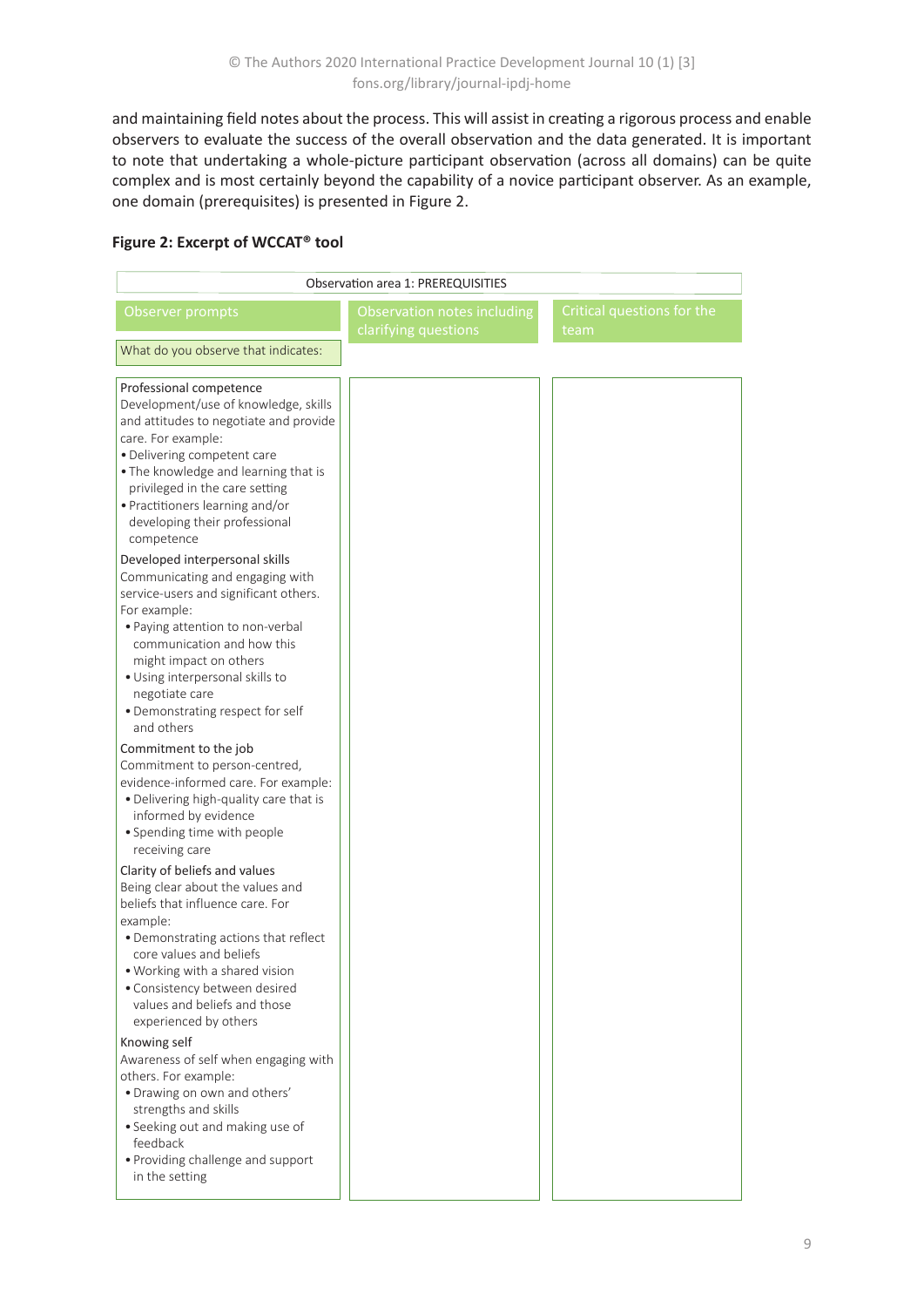# *Phase 3: Raising awareness*

At the conclusion of each participant observation period the observers may speak with staff to address any queries that have arisen. They should ask open-ended, relevant questions related to the context of the observation. For example, a question about the physical environment, as outlined in the WCCAT® tool, might be: 'I noticed that there is a lot of equipment taking up space in the corridor, is it usually kept there?' It is important to capture staff responses to the question so as to avoid assumptions about what has been observed; it is usual for staff teams to ask, or in other ways indicate a wish for initial feedback, how processes and patterns came across in the observation. Providing staff with a verbal summary of initial feedback can help clarify what has been observed and how it promotes or hinders a healthful culture (see the WCCAT® tool for further details, at [cpcpr.org/resources\)](https://www.cpcpr.org/resources).

# *Phase 4: Engaging in reflective dialogues*

The goal of this phase is to collate the observational data and prepare it to be presented to team members in a meaningful way. Feedback of the data is undertaken using a facilitated person-centred process that reaches as many team members as possible, which may necessitate a number of feedback sessions. The principles of inclusion, participation and collaboration (Manley et al., 2008) should be used to support staff through this process. The aim is to enable them to reflect on the observational data in relation to their experience of the workplace and how care takes place, and to raise questions in relation to the data and the process.

Before feedback, the participant observers need to build consensus about what they have observed and agree on a common set of data to be shared with staff (this may include trends, patterns and rituals). In the feedback sessions the participant observers share the findings and facilitate a critical discussion with staff about the findings. It is important to remember that those receiving the feedback may be anxious, so an encouraging, person-centred approach is important. Establish with the staff group a way of working for the feedback sessions that supports open conversations, sharing of perspectives, reflexivity, stimulating and probing questions, and recognition of positive factors illuminated by the data. In facilitating the feedback, consider how you frame the observations, the intent being for staff to gain insights into their everyday practice, rather than feeling judged or criticised. There is an opportunity for staff to compare and contrast what has been observed in relation to how they believe they are practising (rhetoric) and the expectations of the practice setting (for example, the espoused model of care). Consensus of the data patterns is achieved with staff through open discussion that may take place in feedback sessions held over several days, or weeks, to ensure as many staff as possible can participate.

# *Phase 5: Participatory analysis and action planning*

The next stage is to make sense of the common set of patterns in relation to the prevailing culture ('how things are done around here'). It is now time to co-create an action plan with staff. In this phase you are taking into account the reflections that have taken place during phases 3 and 4. There are two steps to this process: analysing the data into themes and co-creating the action plan.

## *Step A: Participatory analysis of the data*

This phase should be undertaken as a participatory analysis with the team. It is important to work with as many members of the team as is feasible and to ensure there is representation across the team as well as from the team manager or leader. Participants move back and forth between individual and collective analysis, co-creating shared understandings. In facilitating this process with staff, it is important to ask questions that enable them to highlight their own ideas about the data: the words, pictures or feelings that come to mind, and the main messages that emerge. This will support them to identify themes for future action. Through this iterative process, tentative themes and issues are first established and then confirmed, with examples from the data used to highlight each theme. Boomer and McCormack (2010) offer one participatory method that can be used to support this process (see Table 4).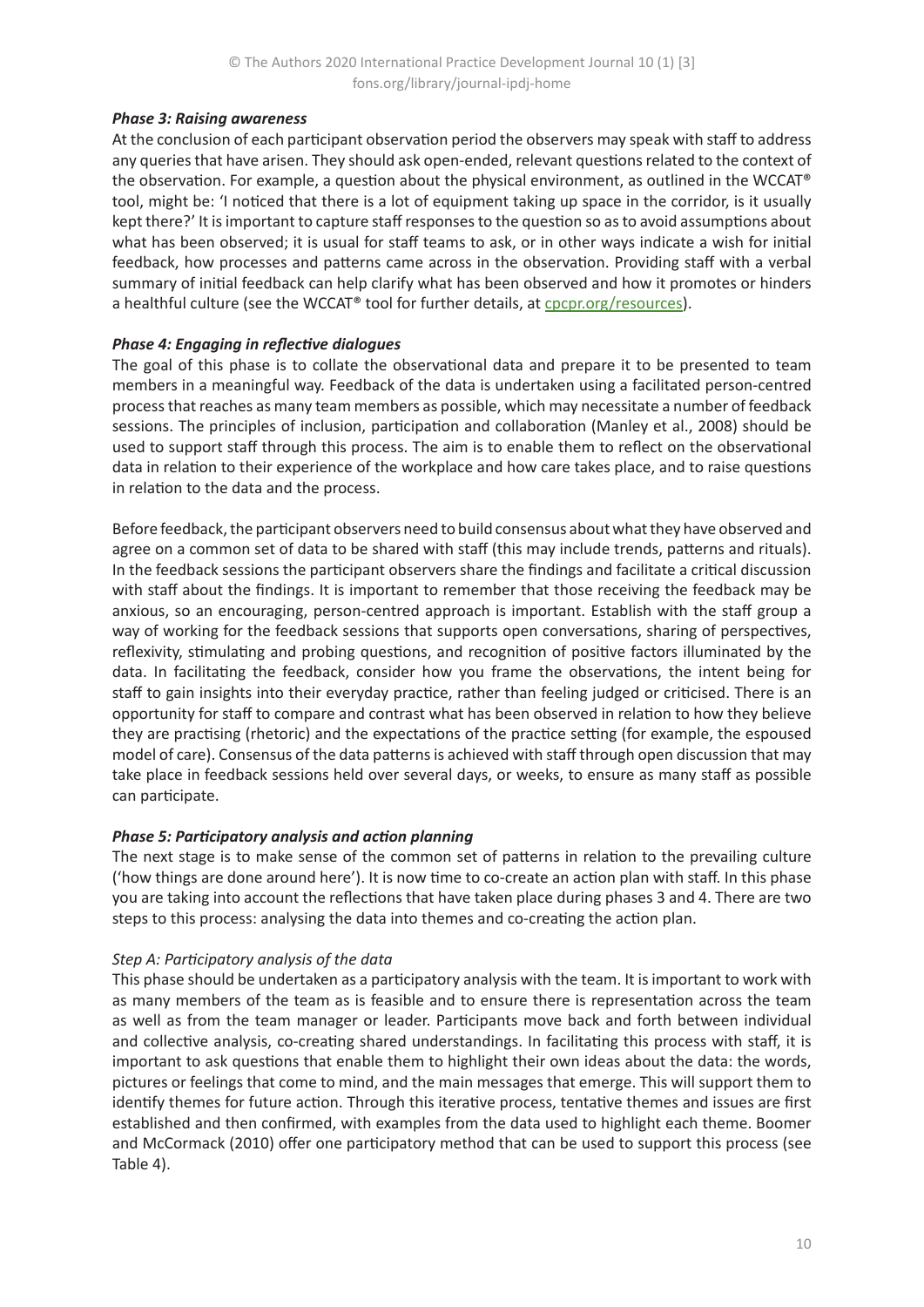| Table 4: A six-step process adapted from Boomer and McCormack (2010) |                                                                                                                                                                                                                                                                                                                                                                                                                                                                                                                                                                                                                                                                                    |  |  |  |
|----------------------------------------------------------------------|------------------------------------------------------------------------------------------------------------------------------------------------------------------------------------------------------------------------------------------------------------------------------------------------------------------------------------------------------------------------------------------------------------------------------------------------------------------------------------------------------------------------------------------------------------------------------------------------------------------------------------------------------------------------------------|--|--|--|
| <b>Step</b>                                                          | <b>Description</b>                                                                                                                                                                                                                                                                                                                                                                                                                                                                                                                                                                                                                                                                 |  |  |  |
| Step 1                                                               | Participants are invited to read several times through all the information gathered. They are asked:<br>What stands out for you from the data? It may be something that happens frequently, something that<br>concerns you or something that is really positive                                                                                                                                                                                                                                                                                                                                                                                                                    |  |  |  |
| Step 2                                                               | Participants are invited to individually create their 'image' of the data. This can be done creatively (using<br>cards, drawing, words or imagery) to help capture their overall impression of the data. The images are<br>then discussed with the participants. Sharing the images in this way enables a collective understanding<br>of the whole dataset to emerge                                                                                                                                                                                                                                                                                                               |  |  |  |
| Step 3                                                               | Participants are then invited to re-read the data and to reflect on how the data connect to aspects of<br>the PCPF. For instance, a nurse asks a patient: 'Would you like a shower today?' When the patient says<br>yes, the nurse goes on to say: 'Do you want it now, or would you rather wait until after breakfast?' The<br>nurse is seen to be sharing decisions about the patient's care with the patient, taking the time to listen<br>to them and managing to incorporate their wishes into care delivery. This could be themed as 'giving<br>choice' and may be placed within the 'shared decision making' component of the person-centred<br>processes (within the PCPF) |  |  |  |
| Step 4                                                               | Participants reconsider the data in cultivating themes, driven by the 'image' they created in step 2,<br>which embodies the overall data. They are invited to make links between the emerging themes and the<br>image. Questions that arise at this time include: What is the association between the image and each<br>theme? Which themes are more convincing?                                                                                                                                                                                                                                                                                                                   |  |  |  |
| Step 5                                                               | Collating and refining of themes can now take place. Each participant provides an explanation of their<br>themes. It is usual at this stage to have lots of themes which, through the collation and refinement<br>process, can be reduced in number. Each theme is captured on a whiteboard or flipchart and, using<br>sticky notes, participants indicate where there are similarities between themes and whether these can<br>be condensed to create provisional combined themes. Try to include as much as possible, it is important<br>to be wary of making assumptions about the themes/data                                                                                  |  |  |  |
| Step 6                                                               | Once a number of provisional themes have been derived, critical dialogue ensues until agreement has<br>been achieved on a common set of themes. The individual data sources can then be identified and<br>linked to these themes                                                                                                                                                                                                                                                                                                                                                                                                                                                   |  |  |  |

# *Step B: Process for devising action plans*

Once the common set of themes has been identified, action planning can begin. Again, it is important to take a participatory approach and include as many staff as possible along with the team leader/ manager who will play a key role in supporting the implementation and evaluation of the plan. Using the themes established in step A, the staff develop actions to address these. While there may be one action per theme, it may be possible to devise an action that addresses more than one theme. Staff may wish to prioritise certain themes in relation to taking action, rather than trying to address them all at once. The action plan should include elements displayed in the columns shown in Table 5: issues identified; actions; who; when; and progress. The data sources for the theme should be identified. In the example in Table 5, this includes the observational data (WCCAT), as well as patient complaints and a patient survey relating to a specific key performance indicator (McCance et al., 2016). It is important as part of this process to take time with staff to celebrate positive aspects of person-centred care that have been captured as part of the data process.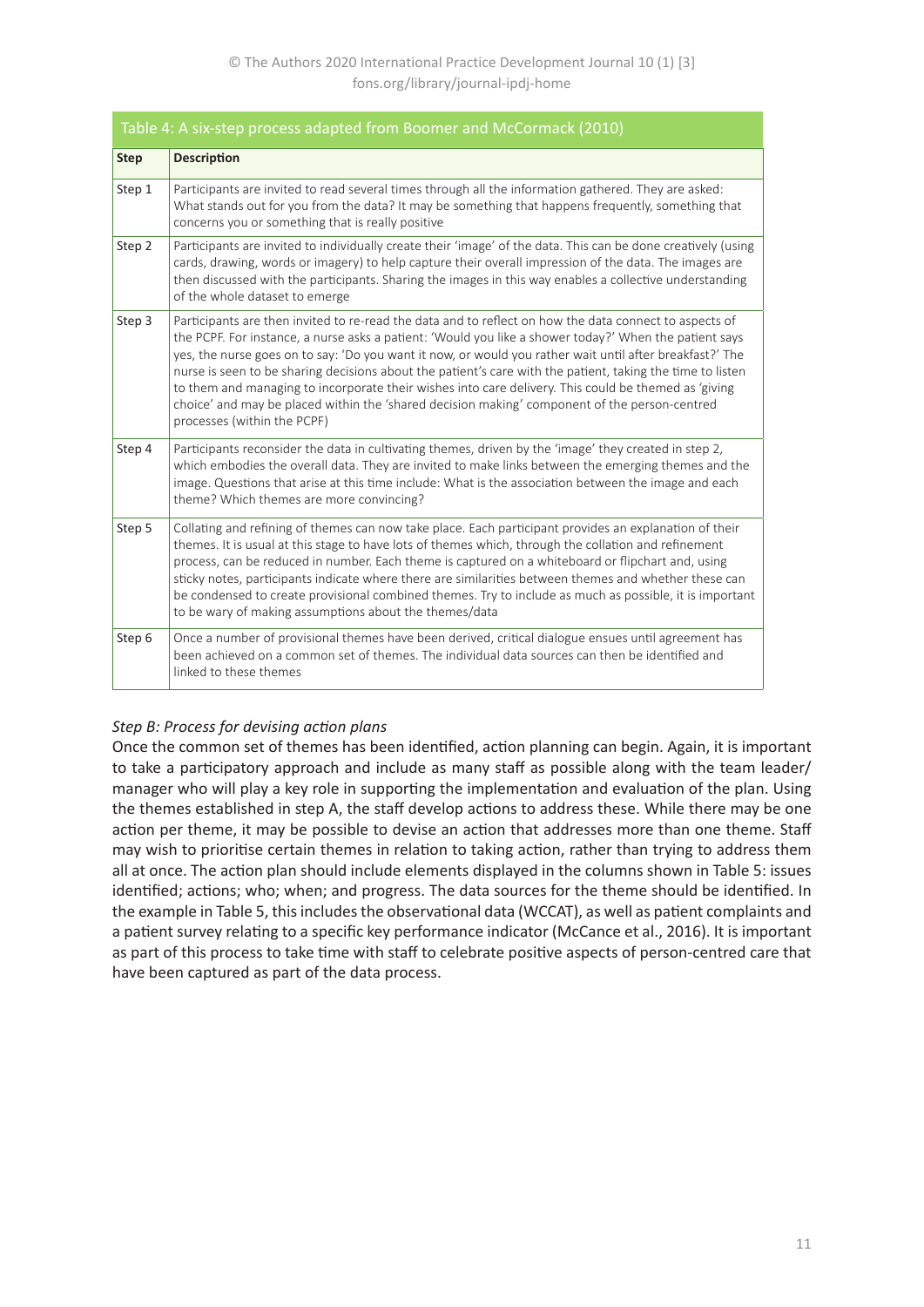## © The Authors 2020 International Practice Development Journal 10 (1) [3] fons.org/library/journal-ipdj-home

| Table 5: Action plan example                                                                                                                                                               |                                                                                                                                                                                                                                          |                                                                                                                                                                                               |                                    |                                                             |  |  |
|--------------------------------------------------------------------------------------------------------------------------------------------------------------------------------------------|------------------------------------------------------------------------------------------------------------------------------------------------------------------------------------------------------------------------------------------|-----------------------------------------------------------------------------------------------------------------------------------------------------------------------------------------------|------------------------------------|-------------------------------------------------------------|--|--|
| Ward 16 South                                                                                                                                                                              | <b>Acute medical</b>                                                                                                                                                                                                                     | <b>Example action plan</b>                                                                                                                                                                    |                                    |                                                             |  |  |
| Issues identified<br>(focus of the action)                                                                                                                                                 | Actions<br>(include policies that may<br>impact on the action)                                                                                                                                                                           | Who?<br>(roles and responsibilities)                                                                                                                                                          | When?                              | Progress to date                                            |  |  |
| Delayed answering<br>of patient buzzer at<br>times                                                                                                                                         | New buzzer system to be<br>installed in May/June 2019                                                                                                                                                                                    | Nurse unit manager to<br>organise new buzzer<br>installation                                                                                                                                  | Review<br>date:<br>October<br>2019 | June<br>New buzzer<br>system installed<br>for first half of |  |  |
| Informed by data.<br>Patient complaints<br>and survey,<br>and participant<br>observation data for<br>key performance<br>indicator 5 (KPI5):<br>time spent by<br>nurses with the<br>patient | Educating patients on<br>admission that while buzzers<br>are answered as soon as<br>possible, sometimes there<br>can be a delay<br>Educating staff on informing<br>patients when ward needs<br>are high and delays become<br>more likely | Clinical nurse educator<br>and clinical champions<br>to drive education about<br>buzzers and staff response<br>Audit new system, review<br>patient complaints and<br>re-collect data for KPI5 |                                    | ward (second<br>half will be<br>installed by<br>September   |  |  |
| Action plan approved: Jenny Smith, nursing unit manager. Date: March 2019 Review: 1 August 2019                                                                                            |                                                                                                                                                                                                                                          |                                                                                                                                                                                               |                                    |                                                             |  |  |

# **Benefits of using the WCCAT®**

If you are undertaking work to transform person-centred care/practice then the WCCAT® provides an easy-to-use participant observational tool that is explicitly linked to the PCPF and supports the collection and analysis of data that can then be used to support change. The tool is reproducible and provides cues for observation and guidance for its use, from preparing the observation setting to facilitating feedback and supporting the change process. It can be used by groups of observers simultaneously and the data can then be combined. It provides an audit trail of the process from preparation to action. The tool complements other approaches to data collection in evidencing personcentred practice, such as the Person-centred Practice Inventory (Slater et al., 2017), which aims to capture the perceptions of individuals. As a complementary tool, the data from WCCAT® observations can be used within mixed-methods studies and for data-triangulation purposes. The tool is free to use and can be accessed online at [cpcpr.org/resources](https://www.cpcpr.org/resources),where you will find a detailed outline of the process used for the revision of the WCCAT and additional materials relating to person-centred practice.

## **Limitations**

It is acknowledged that this revised tool has not yet been widely tested across different contexts or in different languages. The next phase of the work will be to translate the tool in a range of languages, such as Norwegian, to ensure a wider application. To get the most benefit from using the WCCAT®, users need to have an understanding of the PCPF and the participant observation needs to be related to capturing data (evidence) and person-centred practice. Any tool is only as useful as the person operationalising it, so careful consideration is required in terms of equipping participant observers with the knowledge and skills for the observer/facilitator role. Those less skilled may focus only on the example cues on the tool and therefore could risk not capturing observational data of what they are seeing, hearing and perceiving, resulting in the tool being used for audit rather than observation.

## **Summary**

The revision process for the WCCAT® has been outlined, as well as the way in which it has been explicitly linked to the PCPF. This article also provides guidance on why and how to use the tool to gain useful data to evidence person-centred practice within a variety of settings. The WCCAT® is now available as a useful, reliable tool for the systematic collection of participant observational data. The authors welcome your commentary and feedback.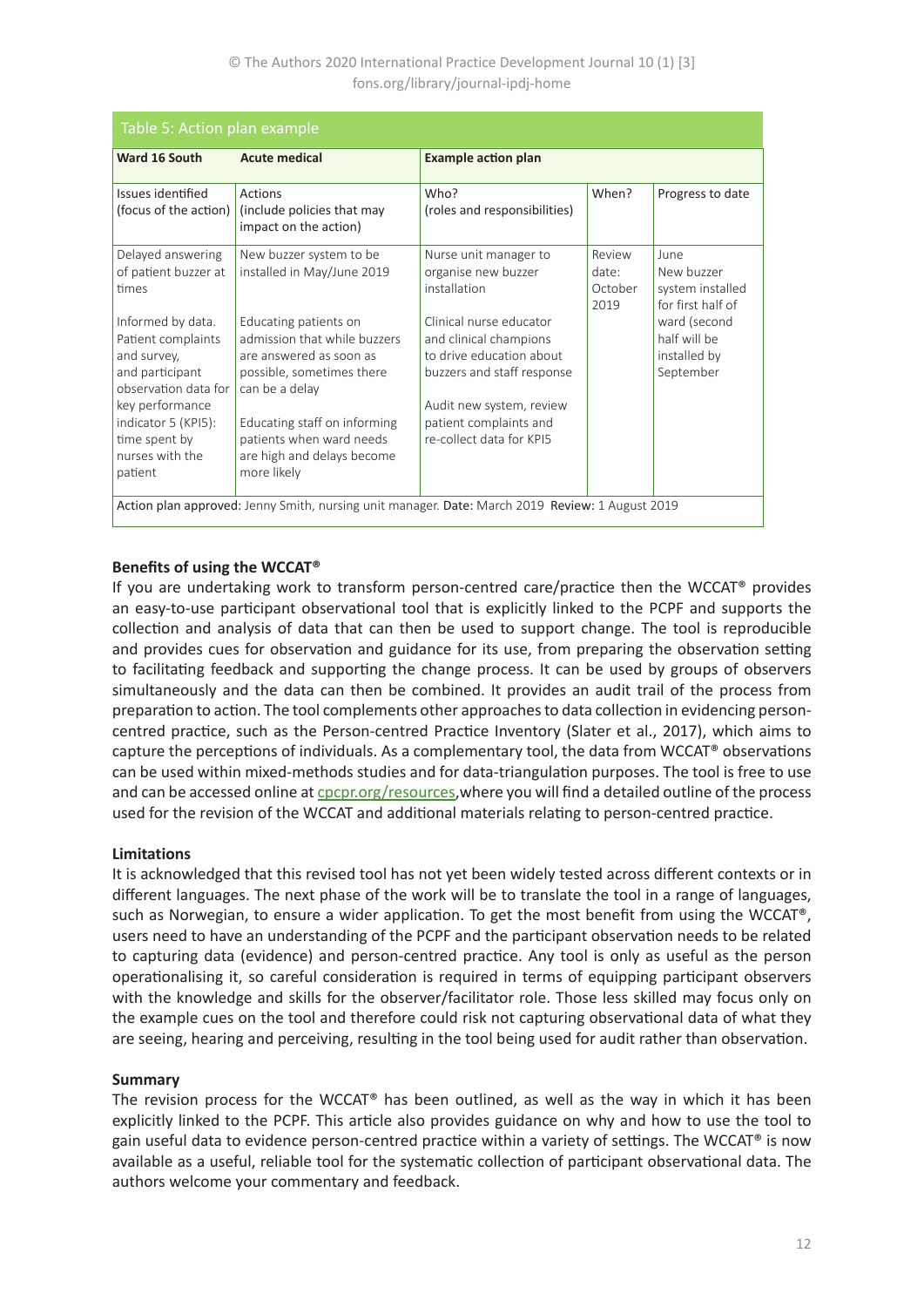## **References**

- Akhtar, M., Casha, J., Ronder, M., Sakel, M., Wight, C. and Manley, K. (2016) Leading the health service into the future: transforming the NHS through transforming ourselves. *International Practice Development Journal.* Vol. 6. No. 2. Article 5. pp 1-21. [https://www.doi.org/10.19043/ipdj.62.005](https://doi.org/10.19043/ipdj.62.005).
- Armstrong, P. and Lowndes, R. (2018) *Creative Teamwork. Developing Rapid, Site-switching Ethnography*. New York: Oxford University Press.
- Boomer, C. and McCormack, B. (2010) Creating the conditions for growth: a collaborative practice development programme for clinical nurse leaders. *Journal of Nursing Management.* Vol. 18. No. 6. pp 633-644.<https://www.doi.org/10.1111/j.1365-2834.2010.01143.x>.
- Dewing, J. (2008) Process consent and research with older persons living with dementia. *Research Ethics Review.* Vol. 4. No. 2. pp 59-64.<https://doi.org/10.1177/174701610800400205>.
- Dewing, J., Moore, S., Wilder, E., Lohrey, R., Hoogesteger, J., Sale, Z. and Winstanley, C. (2011) Outcomes from a pilot project on workplace culture observations: getting evaluation and outcomes on the agenda. *International Practice Development Journal.* Vol. 1. No. 1. Article 3. pp 1-17. Retrieved from: [fons.org/library/journal/volume1-issue1/article3](https://www.fons.org/library/journal/volume1-issue1/article3) (Last accessed 10<sup>th</sup> December 2019).
- Estabrooks, C., Squires, J., Hayduk, L., Cummings, G. and Norton, P. (2011) Advancing the argument for validity of the Alberta Context Tool with healthcare aides in residential long-term care. *BMC Medical Research Methodology.* Vol. 11. Article 107. [https://www.doi.org/10.1186/1471-2288-11-](https://www.doi.org/10.1186/1471-2288-11-107) [107](https://www.doi.org/10.1186/1471-2288-11-107).
- Fawcett, M. (1996) *Learning Through Child Observation*. London: Jessica Kingsley.
- Ferris, L. and Henderson, S. (2014) OC-057 In. Out. 'Next please!' Can person-centred care be delivered in endoscopy? *Gut.* Vol. 63. Article A28. <http://dx.doi.org/10.1136/gutjnl-2014-307263.57>.
- Filmalter, C., van Eeden, I., de Kock, J., McCormack, B., Coetzee, I., Rossouw, S. and Heyns, T. (2015) From fixers to facilitators: the start to our South African journey. *International Practice Development Journal*. Vol. 5. No. 1. Article 8. pp 1-5. https://www[.doi.org/10.19043/ipdj.51.008](https://doi.org/10.19043/ipdj.51.008).
- Foley, D. and Valenzuela, A. (2005) Critical ethnography: the politics of collaboration. Chp 9 *in* Denzin, N. and Lincoln, Y. (Eds.) (2005) *Handbook of Qualitative Research*. (3rd Edition). Thousand Oaks, US: Sage. pp 217-234.
- Hamlin, L., Chiarella, M., Cubitt, J., Duff, J., Jones, K., Thoms, D. and Waldron, J. (2010) The perioperative nursing workforce program in NSW: how a professional perioperative nursing association meets one of its mandates, part 1. *ACORN: The Journal of Perioperative Nursing in Australia*. Vol. 23. No. 4. pp 12-14. Retrieved from: [tinyurl.com/Hamlin-perioperative](https://tinyurl.com/Hamlin-perioperative) (Last accessed 10<sup>th</sup> December 2019).
- Hampshaw, S., Cooke, J. and Mott, L. (2018) What is a research derived actionable tool, and what factors should be considered in their development? A Delphi study. *BMC Healthcare Services Research*. Vol. 18. Article 740.<https://www.doi.org/10.1186/s12913-018-3551-6>.
- Hardiman, M. and Dewing, J. (2019) Using two models of workplace facilitation to create conditions for development of a person‐centred culture: a participatory action research study. *Journal of Clinical Nursing.* Vol. 28. Nos. 15-16. pp 2769-2781. <https://www.doi.org/10.1111/jocn.14897>.
- Hennessey, C. and Fry, M. (2016) Improving patient and staff outcomes using practice development. *International Journal of Health Care Quality Assurance.* Vol. 29. No. 8. pp 853-863. [https://www.](https://www.doi.org/10.1108/IJHCQA-02-2016-0020) [doi.org/10.1108/IJHCQA-02-2016-0020](https://www.doi.org/10.1108/IJHCQA-02-2016-0020).
- Lynch, B. (2015) Partnering for performance in situational leadership: a person-centred leadership approach. *International Practice Development Journal*. Vol. 5. (Suppl) Article 5. pp 1-10. [https://](https://www.doi.org/10.19043/ipdj.5SP.007) [www.doi.org/10.19043/ipdj.5SP.007](https://www.doi.org/10.19043/ipdj.5SP.007)**.**
- Lynch, B., McCance, T. and Brown, D. (2018) The development of the Person-centred Situational Leadership Framework: revealing the being of person‐centredness in nursing homes. *Journal of Clinical Nursing.* [Vol. 27. Nos. 1-2](file:///C:\Users\22061542\AppData\Local\Microsoft\Windows\INetCache\Content.Outlook\LJEDY42Z\ol. 27. No. 1-2). pp 427-440. <https://www.doi.org/10.1111/jocn.13949>.
- Madison, D. (2012) *Critical Ethnography: Methods, Ethics and Performance*. Los Angeles: Sage.
- Manley, K. (2000a) Organisational culture and consultant nurse outcomes. Part 1: organisational culture. *Nursing in Critical Care.* Vol. 5. No. 4. pp 179-184. [https://www.doi.org/10.7748/](https://www.doi.org/10.7748/ns2000.05.14.36.34.c2840) [ns2000.05.14.36.34.c2840](https://www.doi.org/10.7748/ns2000.05.14.36.34.c2840).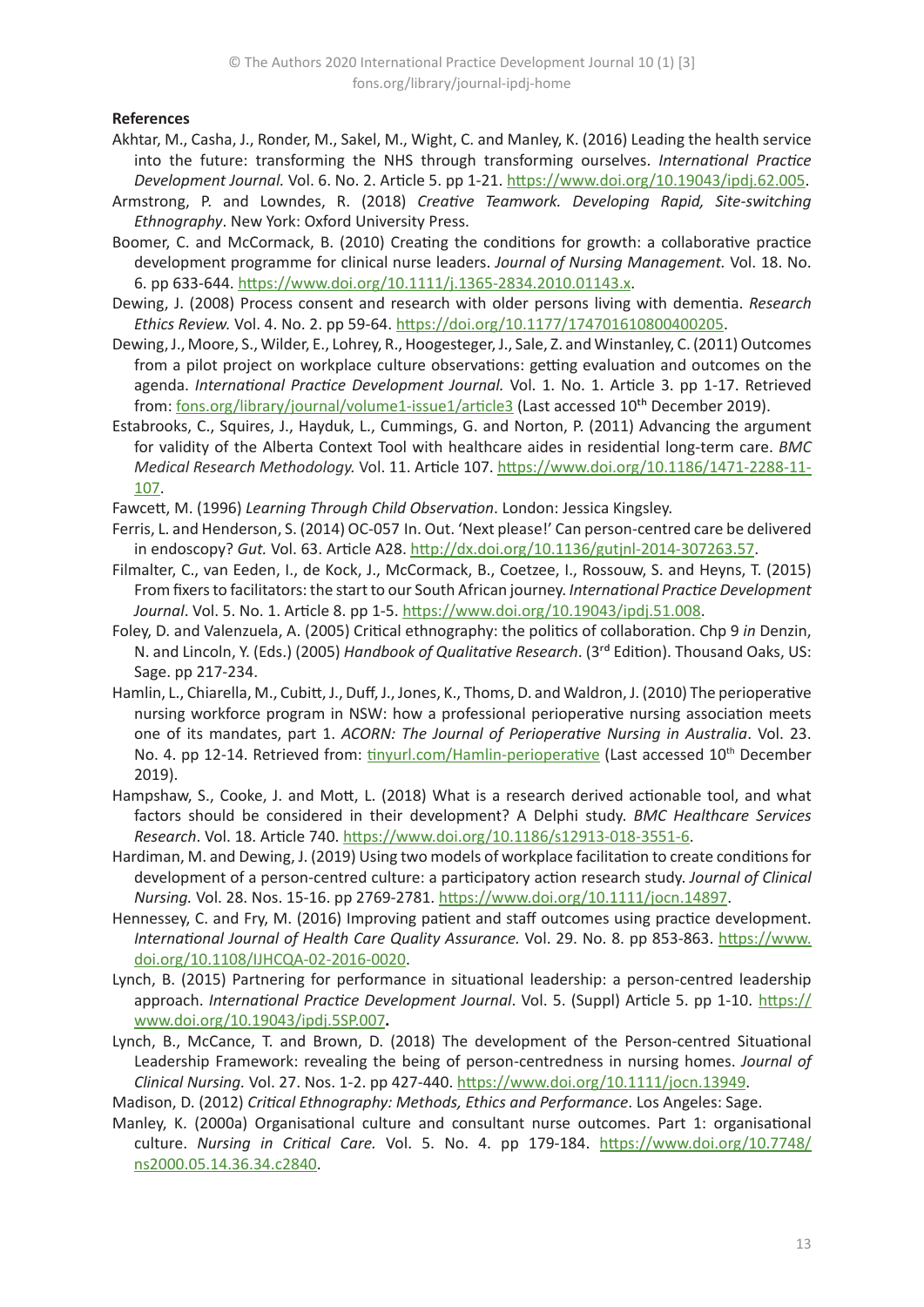- Manley, K. (2000b) Organisational culture and consultant nurse outcomes. Part 2: consultant nurse outcomes. *Nursing Standard.* Vol. 14. No. 37. pp 34-39. [https://www.doi.org/10.7748/](https://www.doi.org/10.7748/ns2000.05.14.37.34.c2846) [ns2000.05.14.37.34.c2846](https://www.doi.org/10.7748/ns2000.05.14.37.34.c2846).
- Manley, K., McCormack, B. and Wilson, V. (2008) Introduction *in* Manley, K., McCormack, B. and Wilson, V. (Eds) (2008) *International Practice Development in Nursing and Healthcare*. Oxford: Blackwell. pp 1-16.
- Marcus, G. (1998) *Ethnography through Thick and Thin*. New Jersey, US: Princeton University Press.
- McCance, T., Telford, L., Wilson, J., MacLeod, O. and Dowd, A. (2012) Identifying key performance indicators for nursing and midwifery care using a consensus approach. *Journal of Clinical Nursing.* Vol. 21. No. 7-8. pp 1145-1154.<https://doi.org/10.1111/j.1365-2702.2011.03820.x>.
- McCance, T., Gribben, B., McCormack, B. and Laird, E. (2013) Promoting person-centred practice within acute care: the impact of culture and context on a facilitated practice development programme. *International Practice Development Journal.* Vol. 3. No. 1. Article 2. pp 1-17. Retrieved from: [fons.](https://www.fons.org/library/journal/volume3-issue1/article2) [org/library/journal/volume3-issue1/article2](https://www.fons.org/library/journal/volume3-issue1/article2) (Last accessed 10<sup>th</sup> December 2019).
- McCance, T., Wilson, V. and Kornman, K. (2016) Paediatric International Nursing Study (PINS): using person-centred key performance indicators to benchmark children's services. *Journal of Clinical Nursing*. Vol. 25. Nos. 13-14. pp 2018-2027. <https://www.doi.org/10.1111/jocn.13232>.
- McCormack, B. and McCance, T. (2006) Development of a framework for person-centred nursing. *Journal of Advanced Nursing.* Vol. 56. No. 5. pp 472-479. [https://doi.org/10.1111/j.1365-](https://doi.org/10.1111/j.1365-2648.2006.04042.x) [2648.2006.04042.x](https://doi.org/10.1111/j.1365-2648.2006.04042.x).
- McCormack, B., Henderson, E., Wilson, V. and Wright, J. (2009a) Making practice visible: the Workplace Culture Critical Analysis Tool (WCCAT). *Practice Development in Health Care*. Vol. 8. No. 1. pp 28-43. <https://www.doi.org/10.1002/PDH.273>.
- McCormack, B., Dewing, J., Breslin, L., Coyne-Nevin, A., Kennedy, K., Manning, M., Peelo-Kilroe, L. and Tobin, C. (2009b) Practice development: realising active learning for sustainable change. *Contemporary Nurse.* Vol. 32. No. 1-2. pp 92-104.<https://www.doi.org/10.5172/conu.32.1-2.92>.
- McCormack, B. and McCance, T. (Eds). (2017) *Person-centred Practice in Nursing and Health Care: Theory and Practice*. Oxford: Wiley-Blackwell.
- McCormack, B. and McCance, T. (2019) *Person-centred Practice Framework.* Retrieved from: [cpcpr.](https://www.cpcpr.org/resources) [org/resources](https://www.cpcpr.org/resources) (Last accessed 6<sup>th</sup> December 2019).
- NSW Department of Health (2019) *Essentials of Care.* Retrieved from: [tinyurl.com/EOC-NSW](http://tinyurl.com/EOC-NSW) (Last accessed July 12<sup>th</sup> 2019).
- Shih, P. (2018) Critical ethnography in public health: politicizing culture and politicizing methodology. *In* Liamputtong, P. (Ed) (2018) *Handbook of Research Methods in Health Social Sciences.* Singapore: Springer. [https://www.doi.org/10.1007/978-981-10-2779-6\\_60-1](https://www.doi.org/10.1007/978-981-10-2779-6_60-1).
- Slater, P., McCance, T. and McCormack, B. (2017) The development and testing of the Person-centred Practice Inventory – Staff (PCPI-S). *International Journal for Quality in Health Care*. Vol. 29. No. 4. pp 541-547. <https://www.doi.org/10.1093/intqhc/mzx066>.
- Smith, S., Dewar, B., Pullin, S. and Tocher, R. (2010) Relationship centred outcomes focused on compassionate care for older people within in-patient care settings. *International Journal of Older People Nursing.* Vol. 5. No. 2. pp 128-136.<https://www.doi.org/10.1111/j.1748-3743.2010.00224.x>.
- Titchen, A. (2001) Critical companionship: a conceptual framework for developing expertise. Chp 10 *in* Higgs, A. and Titchen, A. (Eds) (2001) *Practice Knowledge and Expertise in the Health Professions*. Oxford: Butterworth Heinemann. pp 80-90.
- Wilson, V. and Solman, A. (2017) Person-centred health services for children. Chp 14 *in* McCormack, B. and McCance, T. (Eds.) (2017) *Person-centred Practice in Nursing and Health Care: Theory and Practice* (2nd Edition). Oxford: Wiley-Blackwell. pp 193-204.

## **Acknowledgements**

We would like to acknowledge the original authors of the WCCAT tool, who have given their permission to us to revise and publish an updated version of the tool: Professor Brendan McCormack, Elizabeth Henderson and Jayne Wright.